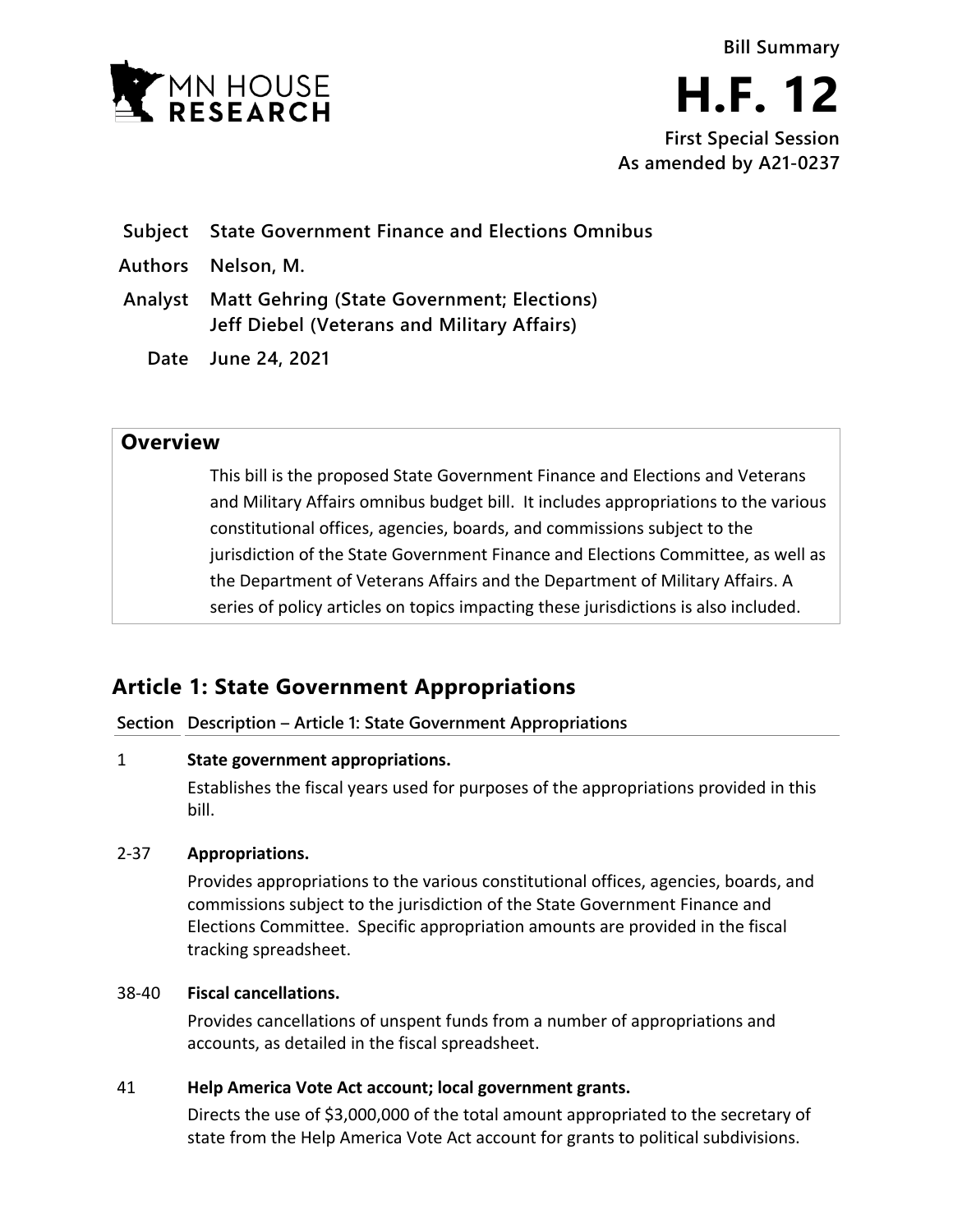# **Section Description – Article 1: State Government Appropriations**

# 42 **Help America Vote Act transfers and appropriations; secretary of state.**

Extends the availability of federal Help America Vote Act funds appropriated to the secretary of state in 2019. Under current law, these funds are required to be used by March 23, 2023. This section would instead make the funds available until March 23, 2027.

# 43 **Availability of appropriations.**

Extends the availability of federal Help America Vote Act funds appropriated to the legislature in 2020. Under current law, these funds are required to be used by December 21, 2024. This section would instead make the funds available until December 21, 2028.

# **Article 2: State Government Policy**

# **Section Description – Article 2: State Government Policy**

#### $\mathbf{1}$ **Legislative Commission on Cybersecurity.**

Establishes the Legislative Commission on Cybersecurity. The commission is required to provide oversight related to the state's cybersecurity measures, including review of the policies and practices of state agencies, and recommending changes to protect against cyber threats. The commission is also permitted to develop recommendations and draft legislation to support and strengthen the state's cybersecurity infrastructure.

This section provides specific details regarding the commission's membership, duties, meeting requirements, and other details necessary for the commission to function. This section also provides that the commission expires December 31, 2028.

#### $\overline{2}$ **India Day.**

Establishes August 15 of each year as India Day, to recognize the contributions of Minnesotans of Indian ancestry.

#### 3 **Option.**

In certain types of rulemaking proceedings, reduces the number of requests that must be made in order to require a public hearing on the proposed rules. Current law requires at least 100 requests; this section reduces the requirement to 50 requests.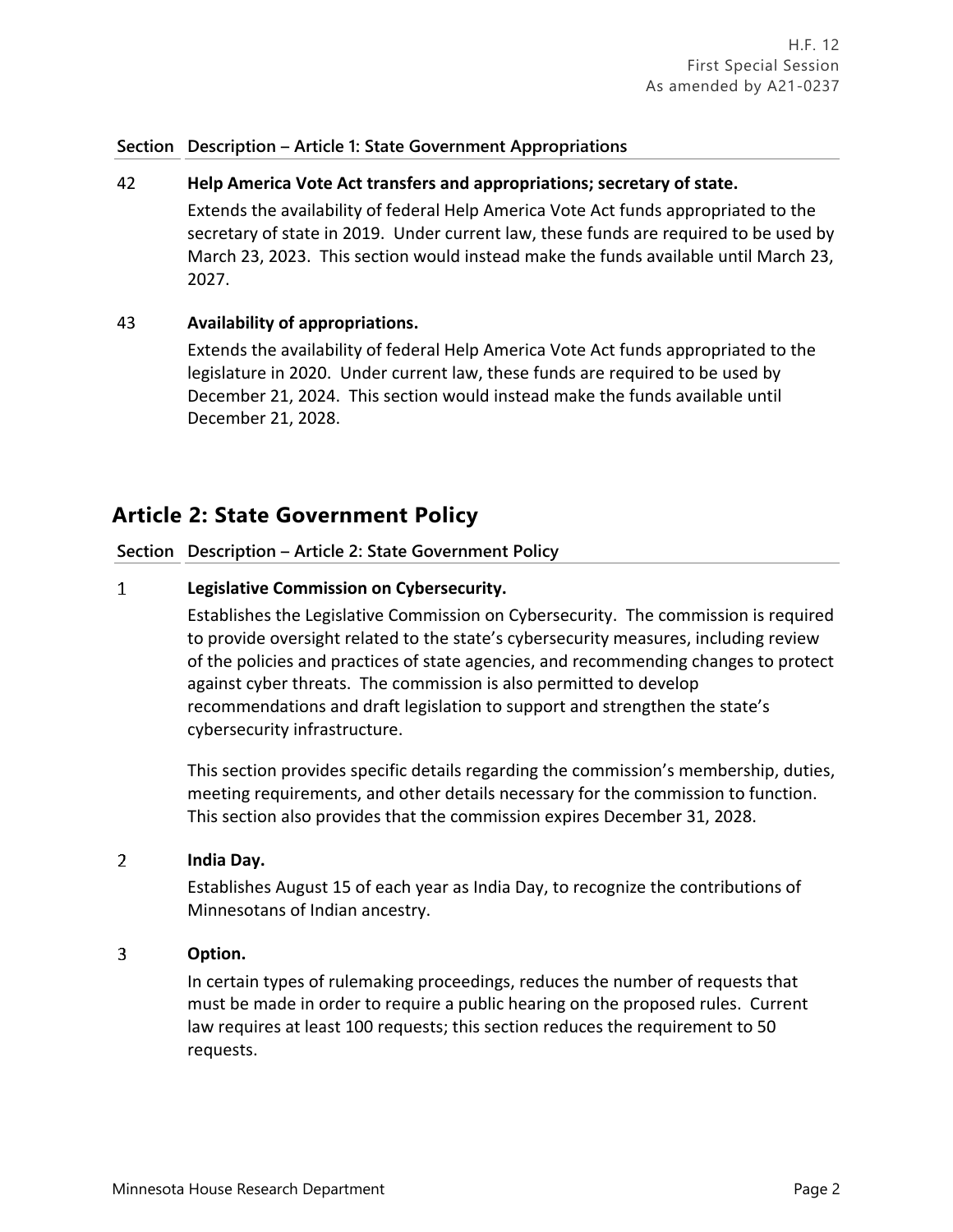### **Section Description – Article 2: State Government Policy**

#### 4 **Audit of state's use of federal funds.**

Directs the commissioner of management and budget to contract with a qualified auditor to conduct an annual audit of the state's use of federal grant funds.

This audit is required by federal law, and has been managed by the Office of the Legislative Auditor since 1983.

#### 5 **Virtual payments authorized.**

Authorizes the commissioner of management and budget to establish a virtual payments program. The program would make it possible for the state to make payments to vendors through the distribution of an electronic credit, akin to a credit card, rather than providing payment through a more traditional-style check. To the extent the state receives a rebate for administering the program, the rebate would be deposited in the general fund, with certain exceptions. Among the exceptions is an allowance for the commissioner to retain a portion of each rebate for administration of the virtual payment program.

#### 6 **Electric vehicle charging.**

Requires the commissioner of administration to collect an electric service fee from users of electric vehicle charging stations on the State Capitol complex. The fee must cover the cost of the electricity consumed by the vehicle as well as the administrative costs associated with providing the charging stations.

#### $\overline{7}$ **Procurement of a pharmacy benefit manager and a platform technology vendor.**

Requires the commissioner of management and budget to contract for the services of a pharmacy benefit manager to administer the prescription drug benefit and pharmacy benefit management services for participants in the State Employee Group Insurance Program (SEGIP), effective January 1, 2023. A number of details regarding the method of awarding the contract, including the conduct of a reverse auction and the procurement of a technology platform vendor to assist with the bidding process, are required.

#### 8 **Reports of state archaeologist.**

Requires the state archaeologist to provide reports to the State Historic Preservation Office of significant field archaeology and significant discoveries, and an annual report that details other activities of the archaeologist.

#### 9 **School manager.**

Eliminates a requirement that the manager of a salon school be a cosmetologist.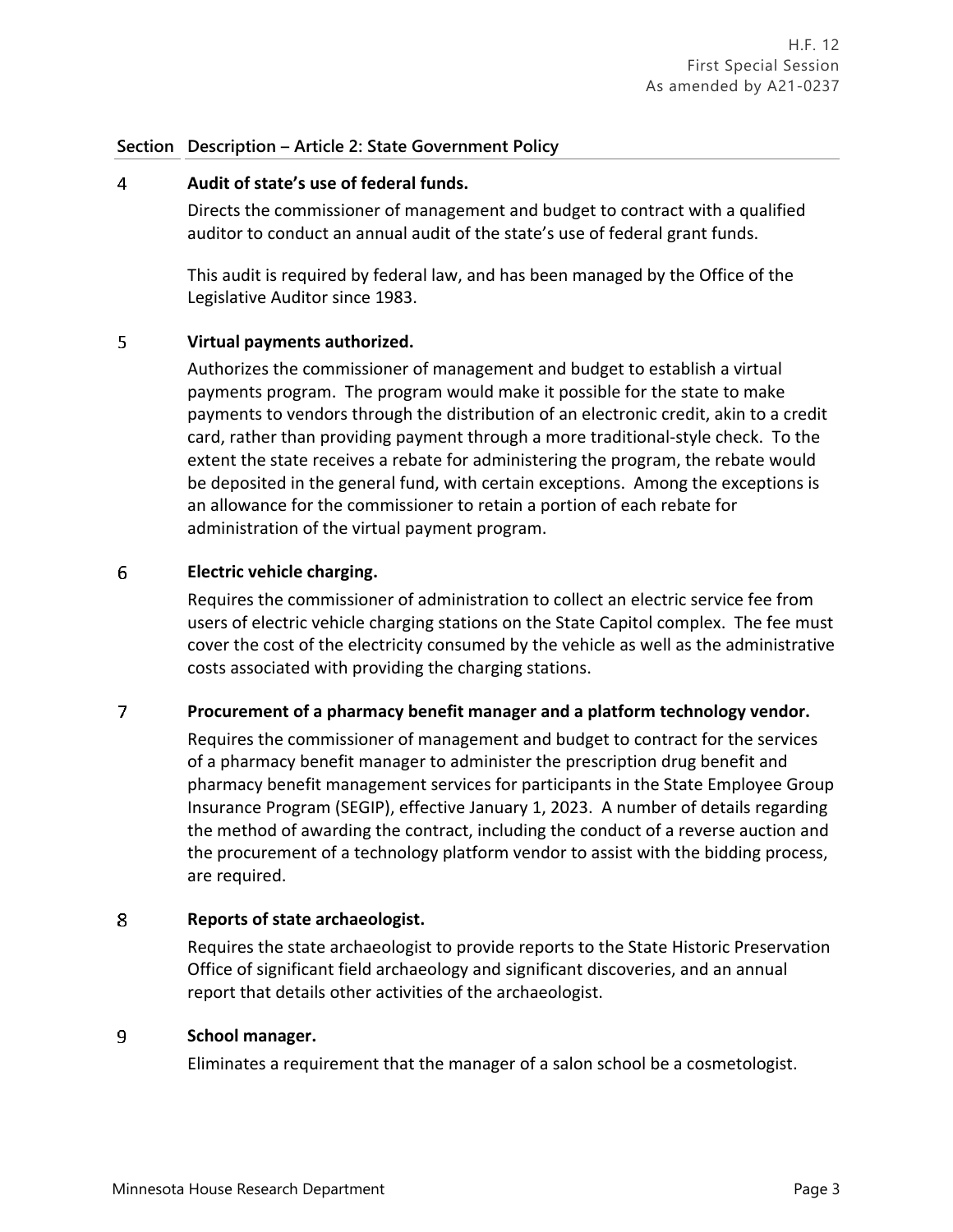### **Section Description – Article 2: State Government Policy**

#### $10<sup>°</sup>$ **Racing meeting.**

Defines the term "racing meeting" for purposes of licensing and regulation activities of the Racing Commission.

#### 11 **License suspension and revocation.**

Adds a cross-reference in existing law regarding the Racing Commission's ability to power to revoke a class A license.

#### $12<sup>°</sup>$ **Licenses nontransferable.**

Authorizes certain types of advance deposit wagering licenses to be transferred, subject to the prior approval of the Racing Commission.

#### 13 **Payments to state.**

Authorizes fees deposited in the racing and card-playing regulation account to be used for reimbursement of certain commission costs, including costs for personnel.

#### $14$ **Reimbursement.**

Permits, rather than requires, the Racing Commission to seek reimbursement from the racing and card-playing regulation account for increased expenses related to the use of upgraded drug testing technologies and procedures.

#### 15 **Fees.**

Updates phrasing related to the authority of the Racing Commission to establish certain fees or fee schedules by rule.

#### 16 **Limitation.**

Provides additional detail on the circumstances under which the Racing Commission may permit a licensee to operate a card club, even if a certain number of minimum days of live racing have not been conducted at the facility.

#### $17<sup>2</sup>$ **Taxpayer assistance grants.**

Modifies eligibility requirements governing grants to organizations that provide voluntary income tax preparation services to certain communities. The modification aligns with a standard provided in federal law for eligible organizations.

#### 18 **Counties.**

Updates a required transfer of funds related to costs associated with preparing local impact notes, reflecting the shift in that responsibility from the Department of Management and Budget to the Legislative Budget Office.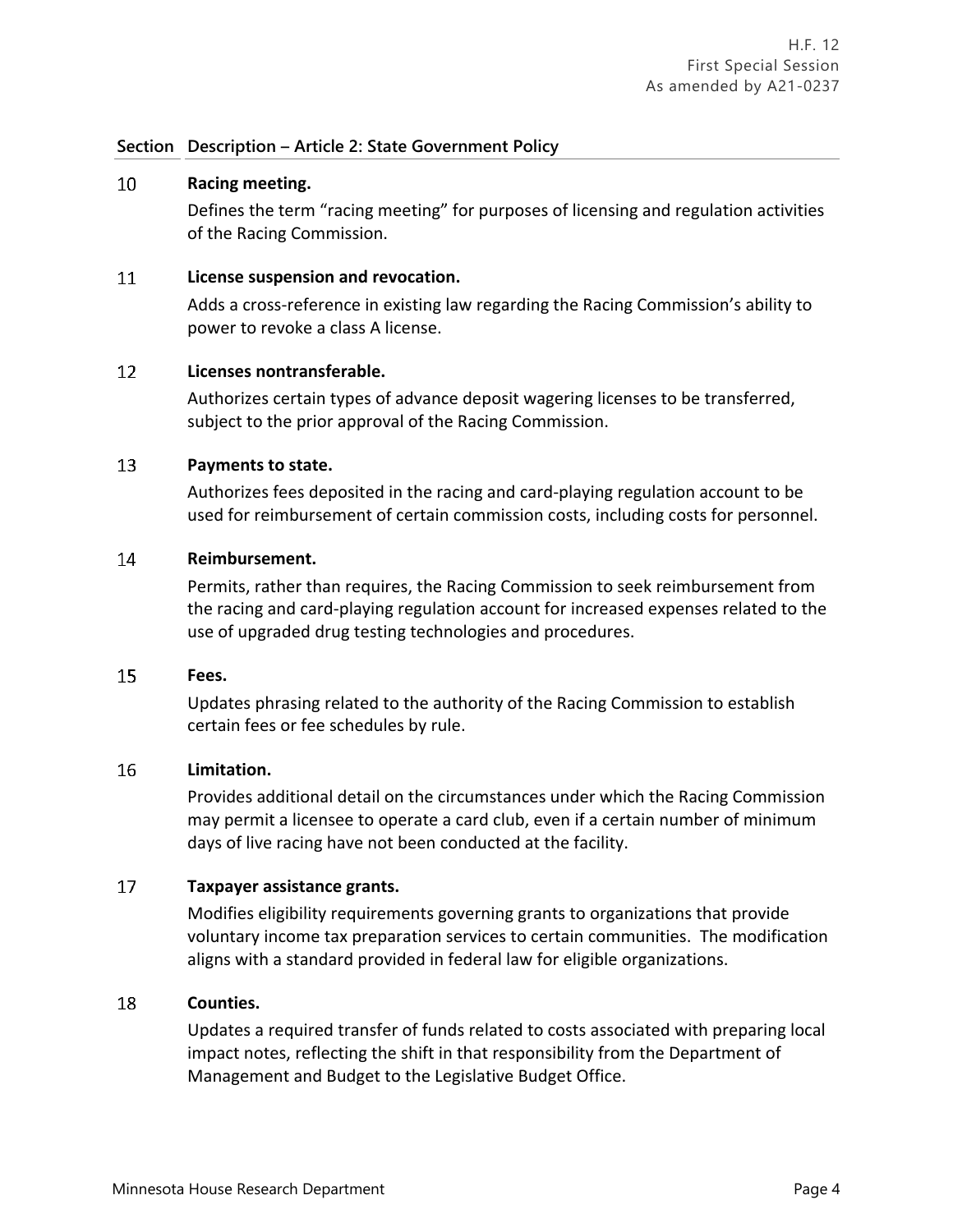# **Section Description – Article 2: State Government Policy**

#### 19 **Standard of time.**

Recognizes advanced standard time as the standard of time year-round in Minnesota, effective as of the enactment of federal legislation permitting this change.

#### 20 **Legislative auditor; comprehensive review of COVID-19 response.**

Requests that the legislative auditor conduct a special review of the state's response to COVID-19. A number of details are provided. For programs, services, or activities determined not to have been efficiently or successfully implemented, the review may make recommendations for process improvements to facilitate the state's response to future infectious disease outbreaks.

21 **First appointments and first meeting of Legislative Commission on Cybersecurity.**

> Establishes initial standards for making appointments and convening the first meeting of the Legislative Commission on Cybersecurity. The commission is required to meet at least two times in calendar year 2021.

# **Article 3: Military and Veterans Policy**

This article contains changes to statutes that relate to military and veterans affairs.

### **Section Description – Article 3: Military and Veterans Policy**

#### $\mathbf{1}$ **Veterans Suicide Prevention and Awareness Day.**

Renames Veterans Suicide Awareness Day as Veterans Suicide Prevention and Awareness Day. Directs the commissioner of veterans affairs to coordinate activities that raise awareness of, and promote the prevention of, veteran suicides.

#### $2<sup>1</sup>$ **Publicity representatives.**

Authorizes the Department of Veterans Affairs to use funds to pay a publicity representative.

#### $\overline{3}$ **Appointment; qualifications; rank; term; vacancy.**

**Subd. 1. Qualifications.** Dictates that the governor must appoint a replacement adjutant general (AG) within 120 days of the position becoming vacant. Removes the restriction that the AG come exclusively from the ranks of the Minnesota National Guard. Requires that the AG hold the rank of colonel or above.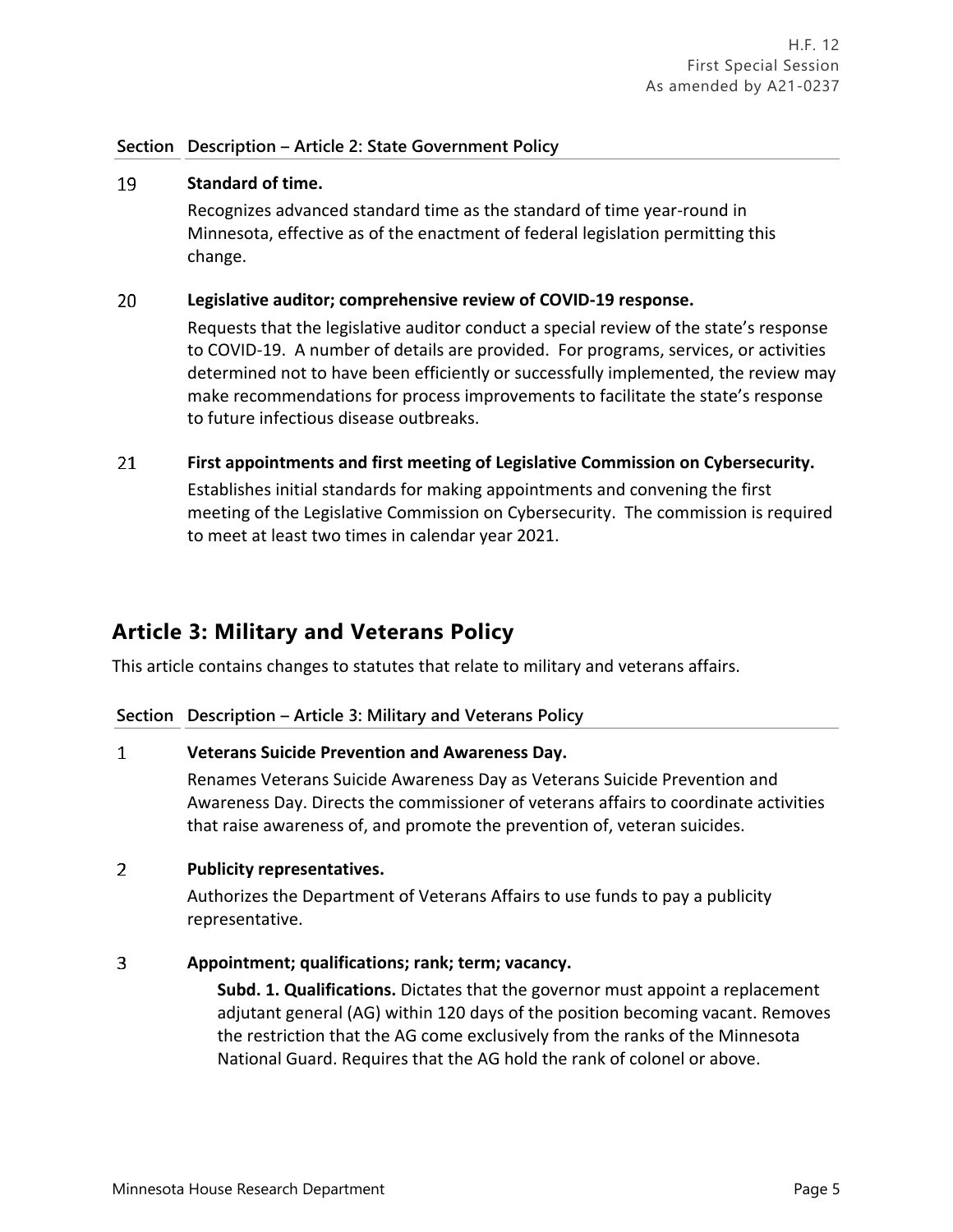# **Section Description – Article 3: Military and Veterans Policy**

**Subd. 2. Rank.** Dictates that the AG hold the rank of major general and be promoted to that rank upon appointment.

**Subd. 3. Term.** Specifies that the AG shall serve a single term of seven years.

**Subd. 4. Vacancy; acting or temporary adjutant general.** Establishes protocols for appointing an acting AG and provides that the deputy AG shall temporarily fill a vacancy if the governor does not appoint an acting AG.

#### 4 **Veterans stable housing initiative; data.**

Authorizes the commissioner of veterans affairs to establish a veterans stable housing initiative that would provide resources and support to assist veterans experiencing homelessness. The bill also authorizes the Minnesota Department of Veterans Affairs to share or disclose a veteran's data to coordinate homelessness prevention efforts with Minnesota Interagency Council on Homelessness members and Homeless Veterans Registry partners to respond quickly to a veteran experiencing homelessness or at risk of homelessness.

#### 5 **Eligibility.**

Corrects ambiguities in, and clarifies eligibility for benefits under, the Minnesota GI Bill, which provides qualified veterans with reimbursement for college expenses, approved on-the-job training (OJT) and apprenticeship programs, and professional licensure and certification costs.

#### 6 **Educational assistance amount.**

Corrects ambiguities in, and clarifies eligibility for benefits under, the Minnesota GI Bill.

#### $\overline{7}$ **Apprenticeship and on-the-job training.**

Corrects ambiguities in, and clarifies eligibility for benefits under, the Minnesota GI Bill.

#### 8 **Additional professional or educational benefits.**

Corrects ambiguities in, and clarifies eligibility for benefits under, the Minnesota GI Bill.

#### 9 **Supplemental programs.**

Explicitly authorizes the commissioner of veterans affairs to operate adult day care programs for veterans. With express authority to operate adult care programs, the commissioner will be empowered to develop and adopt the necessary rules, policies, and procedures to operate and manage the programs.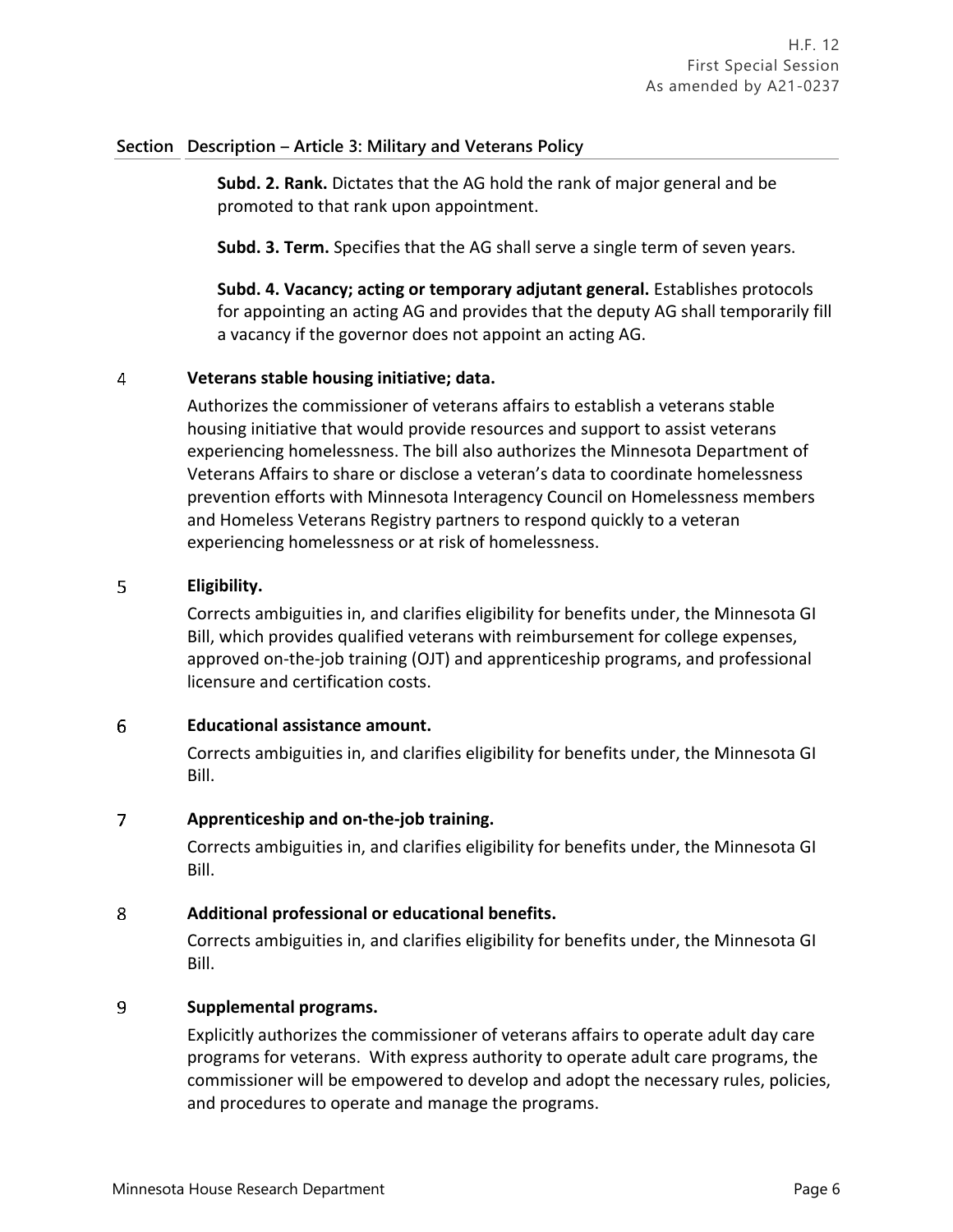# **Section Description – Article 3: Military and Veterans Policy**

Authorizes the commissioner of veterans affairs to provide dental care services directly to residents of state veterans homes.

#### 10 **Cost of care.**

Establishes requirements for the commissioner of veterans affairs to calculate the personal needs allowance for domiciliary residents.

#### $11$ **Report on veterans homes.**

Requires the commissioner of veterans affairs to submit a report to the legislature every other year on veterans homes.

#### $12<sup>°</sup>$ **Limits of sentences.**

Contains a conforming change to reflect adoption of the Military Veterans Restorative Justice Act in the following section.

#### 13 **Military veteran offenders restorative justice sentence.**

Establishes a diversion sentencing option for veterans with certain service-connected conditions. Veterans must prove the service-connected condition lead them to commit the charged crime.

**Effective date.** August 1, 2021.

#### $14$ **Cost of care; temporary suspension of rule.**

Authorizes the commissioner of veterans affairs to suspend the administrative rule that requires the commissioner to annually calculate the cost of care for veterans homes. The authority to suspend the rule only applies in FY22.

#### 15 **Revisor instruction.**

Contains a revisor instruction to implement changes in sections 5 to 8 of this article.

# **Article 4: Elections Administration**

### **Section Description – Article 4: Elections Administration**

### 1 **Instructions (voter registration applications).**

Updates grammar related to the requirement that a voter provide a valid Minnesota driver's license or identification card number, or the last four digits of their Social Security number, in order to register to vote.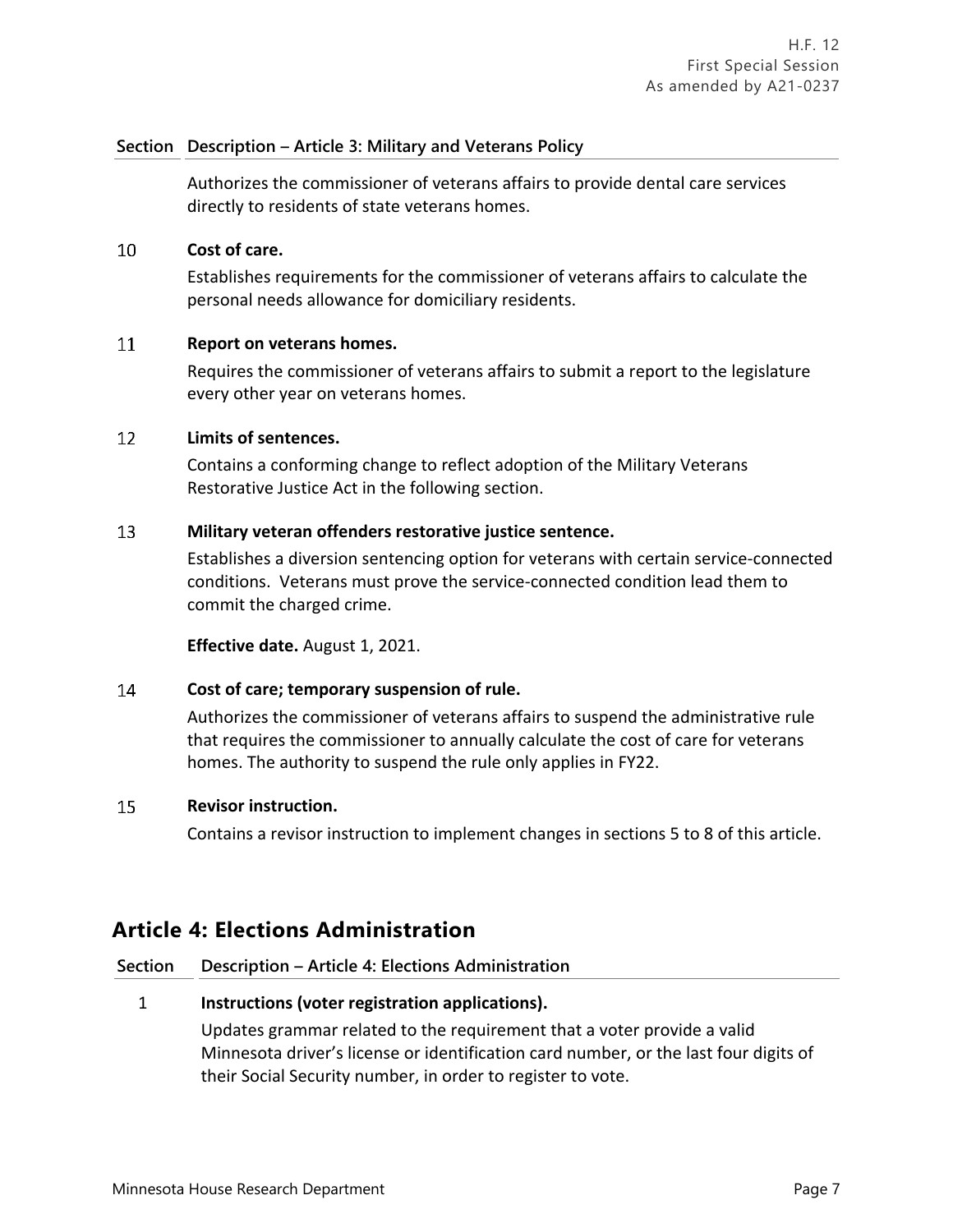# **Section Description – Article 4: Elections Administration**

#### $\overline{2}$ **Postelection sampling.**

Establishes a deadline for county auditors to report information on undeliverable postal verification card data to the secretary of state. These data must be reported no later than February 15 of each year, and cover all elections conducted during the previous year. A report by the secretary of state on these data is currently due to the legislature by March 1 of each year. The legislative reporting structure is unchanged.

#### 3 **Marking and return by voter.**

Authorizes a voter to leave a completed absentee ballot return envelope in a drop box. Standards for drop boxes are provided later in this article.

#### 4 **Procedures on receipt of ballots.**

Requires absentee ballots returned to a county auditor or municipal clerk to be kept in a locked ballot container or other secured and locked space.

#### 5 **Absentee ballot drop boxes; security and integrity.**

Authorizes the placement of absentee ballot "drop boxes." A number of minimum requirements for the locating, security, and monitoring of drop boxes are provided. A list of locations at which drop boxes will be located must be provided by the county auditor or municipal clerk no later than 40 days prior to the start of the absentee voting period at every regularly scheduled primary or general election. The list must be published on the website of the county or municipality, and on the website of the secretary of state. An updated list of locations must be provided no later than 20 days prior to the start of the absentee voting period. Electioneering activities are prohibited within 100 feet of an absentee ballot drop box.

#### 6 **Establishment; applicable laws.**

Updates and clarifies training requirements for members of an absentee ballot board.

#### $\overline{7}$ **Boundary changes; prohibitions; exception.**

Updates requirements for the designation of precinct polling places following redistricting.

#### 8 **Authority; location.**

Adds a conforming cross-reference to reflect the new requirements related to designation of precinct polling places following redistricting.